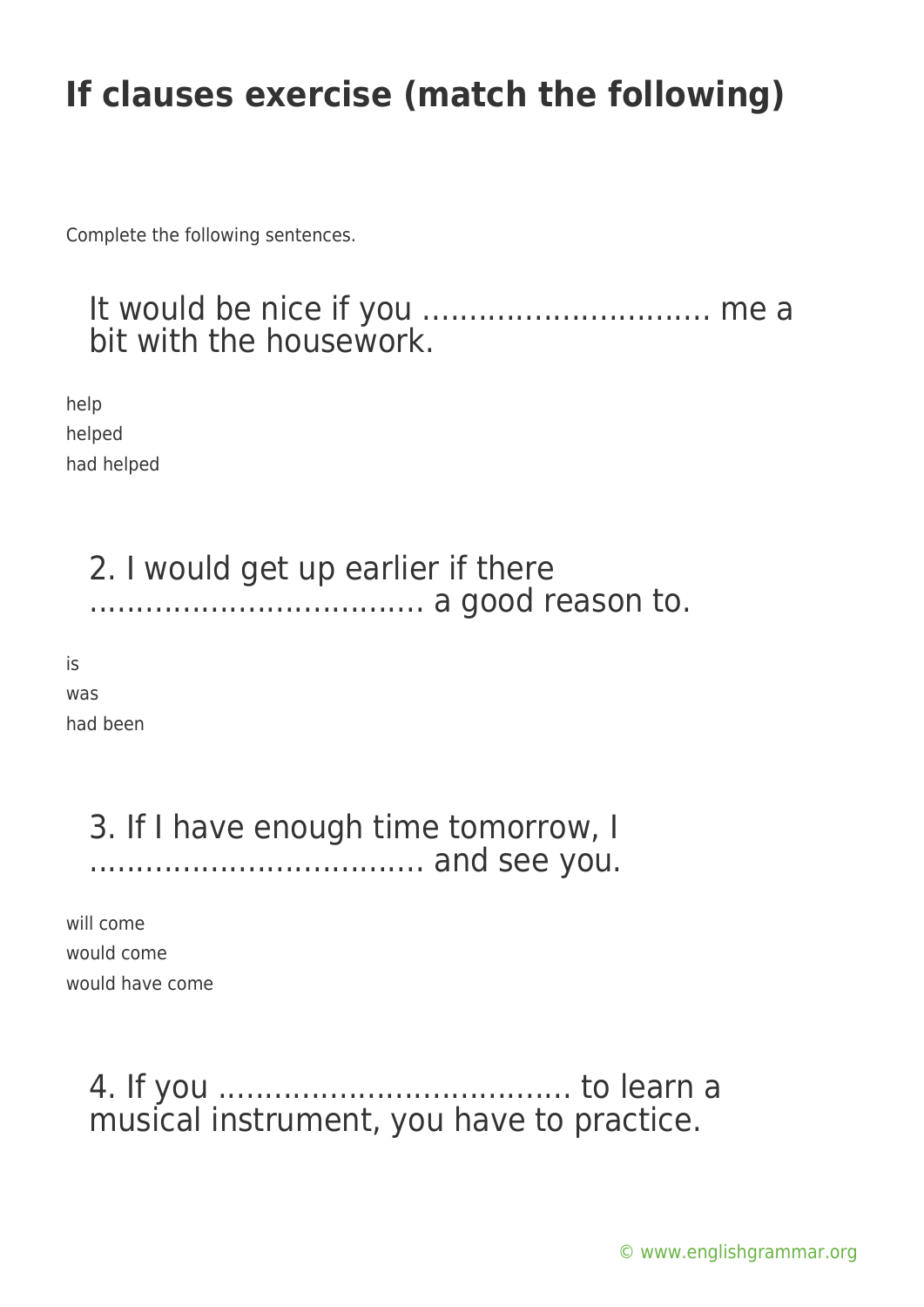want wanted had wanted

# 5. If you eat too much, you

...................................... fat.

will get would get will be getting

## 6. If you ........................................ here before eight, we can catch the early train.

get got had gotten

> 7. If I .................................. you, we would both be happy.

marry marrried had married

[© www.englishgrammar.org](https://www.englishgrammar.org/)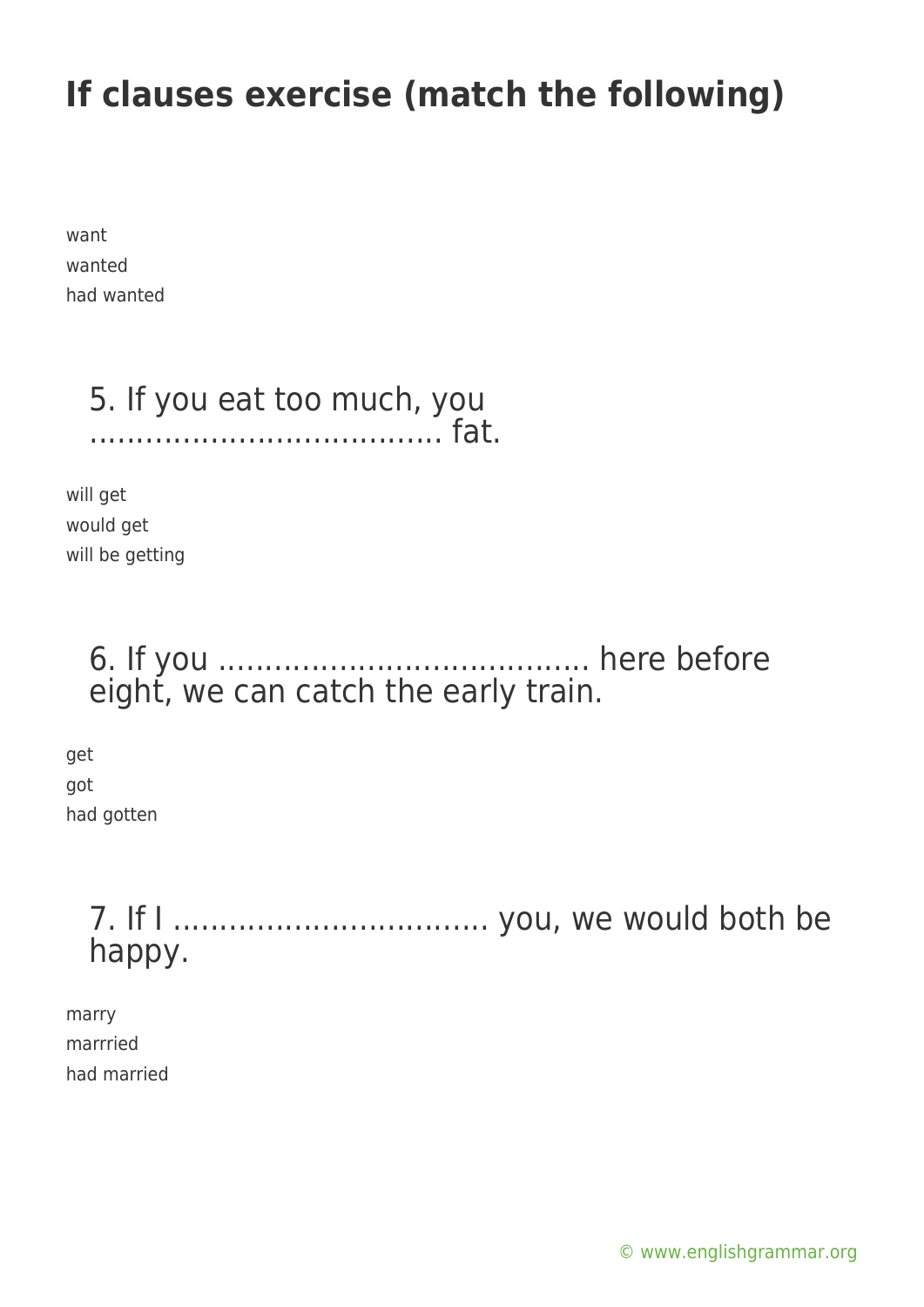#### 8. If my nose were a little longer, I ................................. quite beautiful.

will be would be would have been

> 9. If you .................................... me, I would have told you.

have asked asked had asked

### 10. I would have been in bad trouble if he .................................. me.

haven't helped hadn't helped wouldn't help

Answers

It would be nice if you helped me a bit with the housework.

2. I would get up earlier if there was a good reason to.